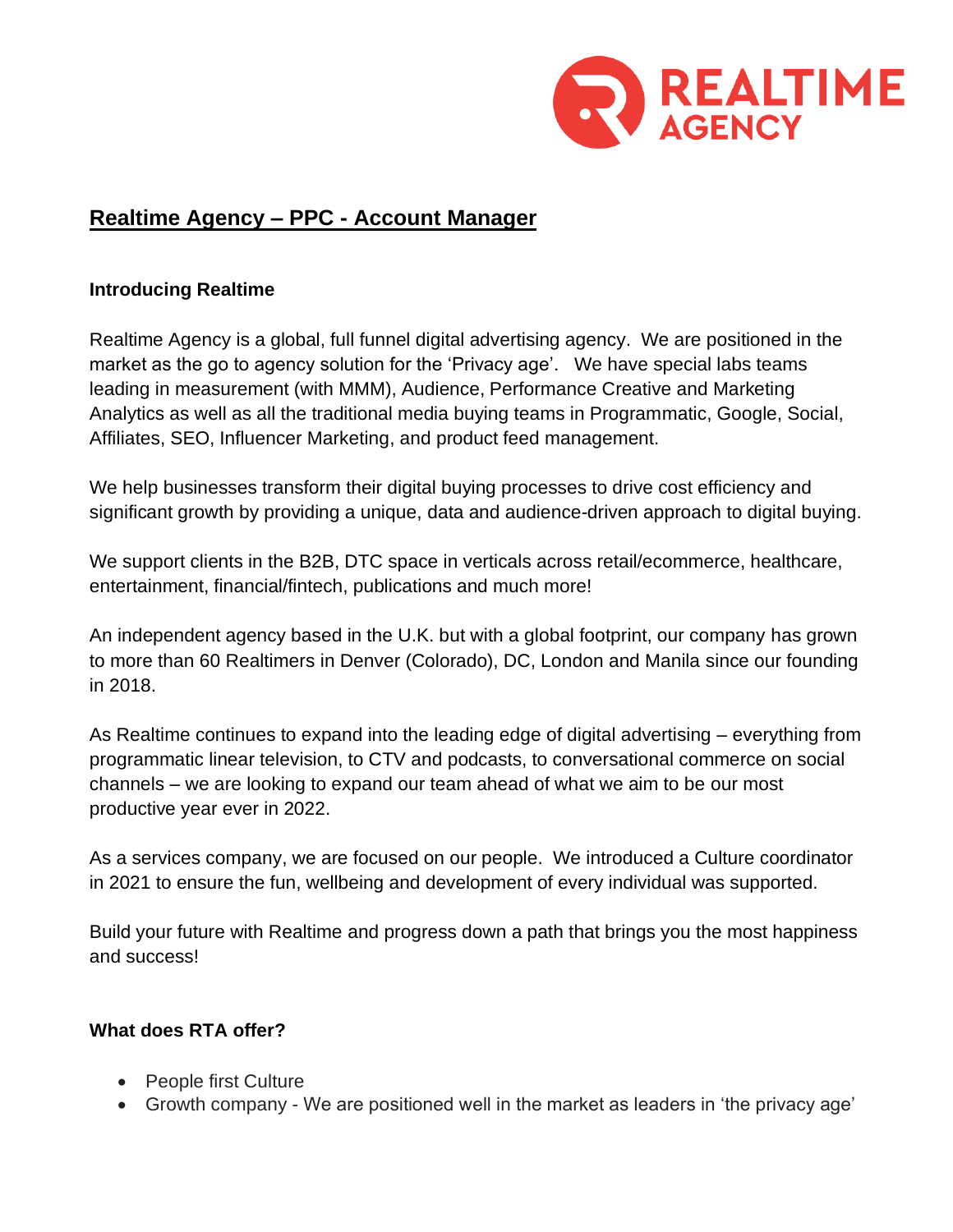

- Great culture in the last year we increased our staff happiness by 20%, we have a culture coordinator, team events, learning opportunities and trainings, company midyear kick off, individual awards, Class Pass and much more.
- We're a global company international work and travel opportunities
- Learn all digital programmatic, Google, Influencer, SEO, Affiliate marketing to really understand the full marketing mix – allowing you to go on and excel as a fully rounded digital leader
- Be in the mix of industry change and trends learn how we have pivoted into the privacy age and our plans for moving into next wave of web3.0 and Metaverse.
- Fast progression routes as the company continues to rapidly grow.
- An Excellent Bonus scheme!
- A fun, friendly working environment!

#### **Who We're Looking For**

Realtimers are ambitious, data-driven, and hungry to test the limits of our advertising platforms while finding unique solutions to complex problems. As we expand our client roster, we are looking for highly motivated teammates to lead our client teams, manage campaign execution, and build relationships within some of the largest companies in the world.

For the Manager roles in particular, we are looking for individuals that demonstrate a comprehensive knowledge of one or more advertising platforms, a strong understanding of how to build and execute campaigns, and an aptitude for working both internally with RTA's product teams as well as externally with clients.

#### **Paid Search Manager responsibilities**

• Design, manage and execute large-scale paid search (PPC) campaigns in Google Adwords (including all of their products such as Youtube, GDN, Gmail and Search) and Bing